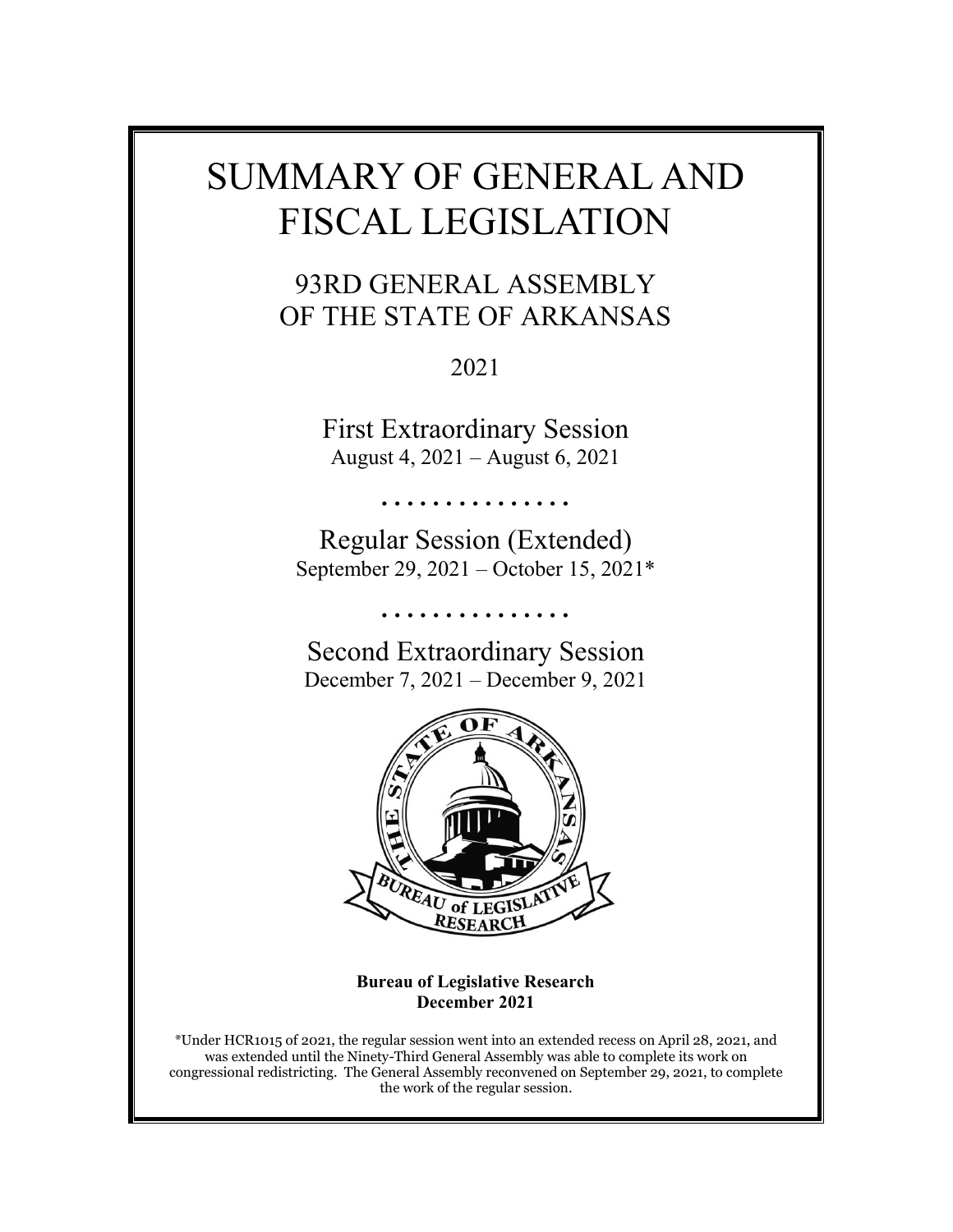# SUMMARY OF GENERAL AND FISCAL LEGISLATION

……………

# 93RD GENERAL ASSEMBLY OF THE STATE OF ARKANSAS

2021

First Extraordinary Session August 4, 2021 – August 6, 2021

……………

Regular Session (Extended) September 29, 2021 – October 15, 2021

……………

Second Extraordinary Session December 7, 2021 – December 9, 2021

> **Bureau of Legislative Research December 2021**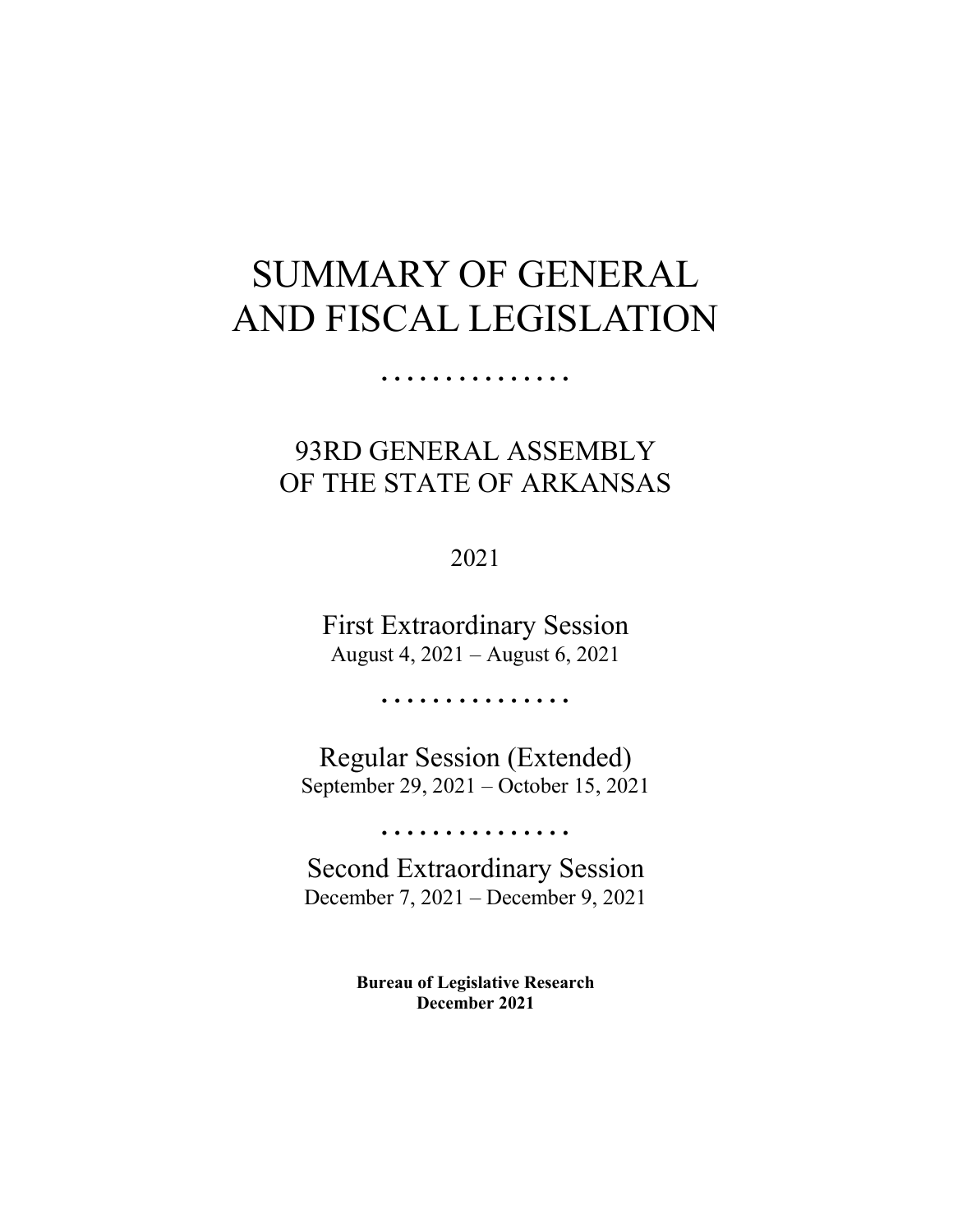A summary of legislation is published following each session of the General Assembly of the State of Arkansas by:

> Bureau of Legislative Research One Capitol Mall 5th Floor Little Rock, Arkansas 72201

Telephone: 501.682.1937 Fax: 501.682.1936 Website: www.arkleg.state.ar.us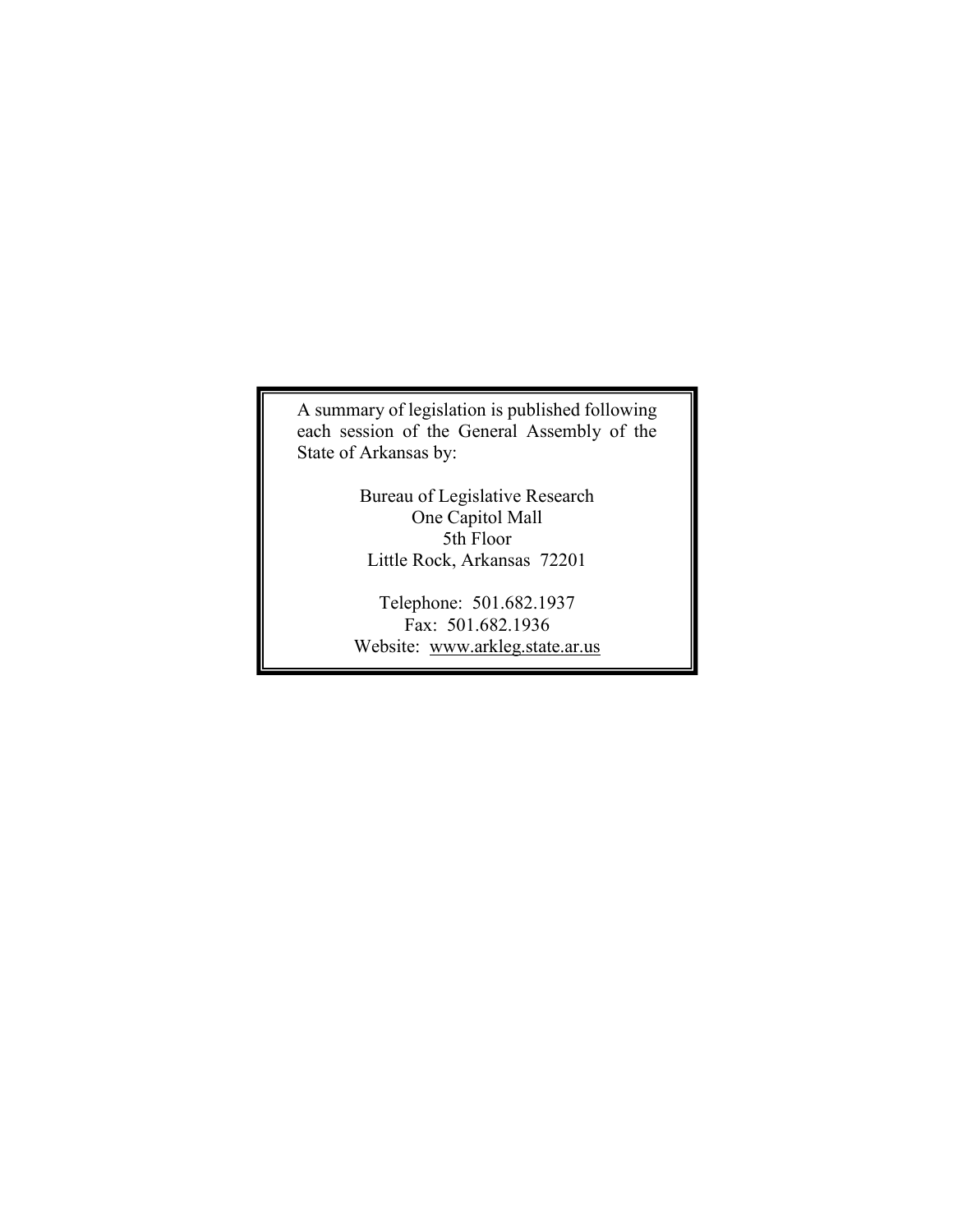## **SUMMARY OF CONTENTS**

| <b>FIRST EXTRAORDINARY SESSION ACTS</b>  |  |
|------------------------------------------|--|
|                                          |  |
|                                          |  |
|                                          |  |
|                                          |  |
|                                          |  |
| <b>SECOND EXTRAORDINARY SESSION ACTS</b> |  |
|                                          |  |
|                                          |  |
|                                          |  |
|                                          |  |
|                                          |  |
|                                          |  |
|                                          |  |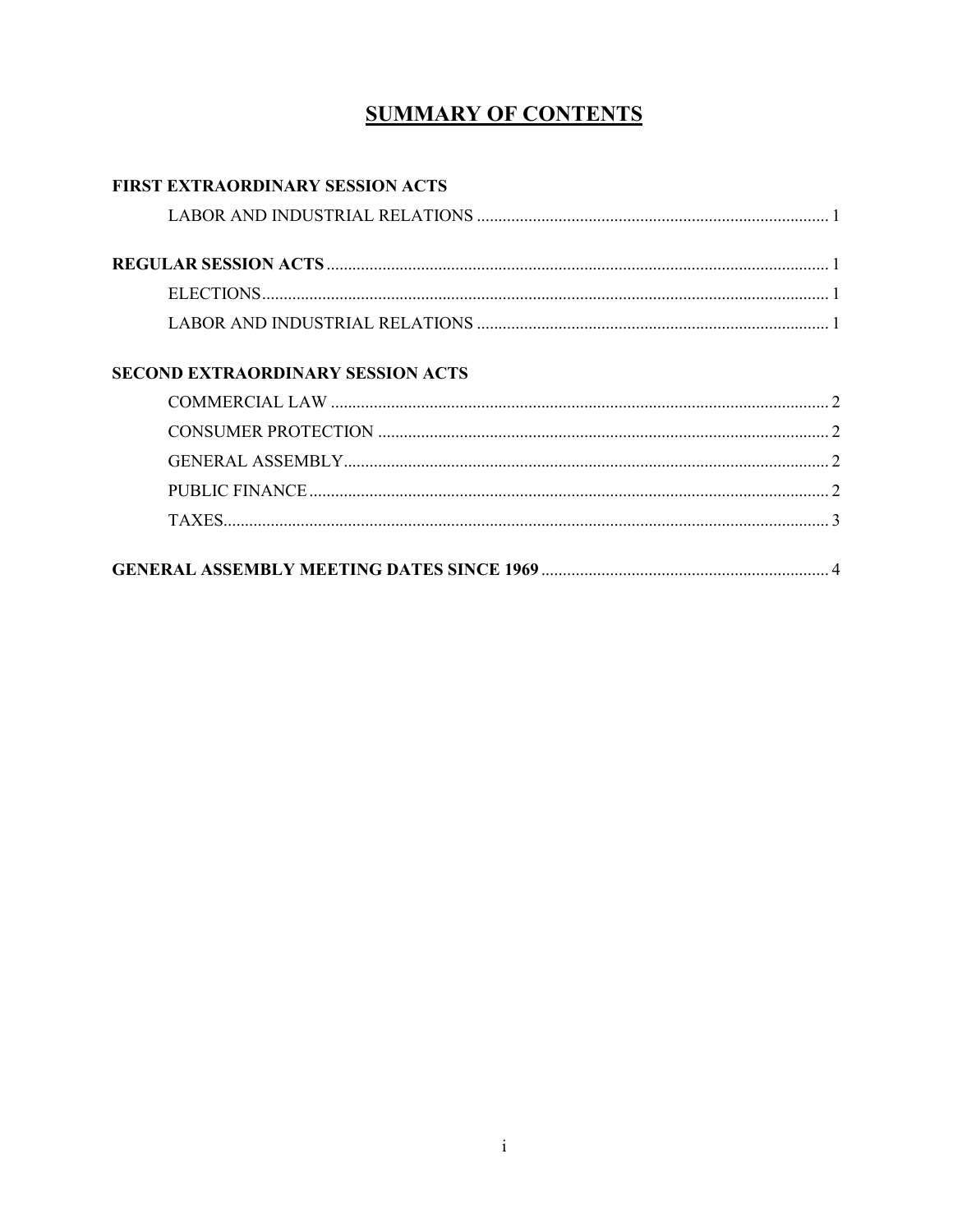### **TABLE OF CONTENTS**

| Exemption Process for Coronavirus 2019 (COVID-19) Vaccination Mandates  1     |  |
|-------------------------------------------------------------------------------|--|
|                                                                               |  |
|                                                                               |  |
|                                                                               |  |
|                                                                               |  |
|                                                                               |  |
|                                                                               |  |
|                                                                               |  |
|                                                                               |  |
|                                                                               |  |
|                                                                               |  |
|                                                                               |  |
|                                                                               |  |
|                                                                               |  |
|                                                                               |  |
|                                                                               |  |
|                                                                               |  |
| Restricted Reserve - Long Term Reserve - General Revenue Allotment Reserve  3 |  |
| <b>TAXES</b>                                                                  |  |
|                                                                               |  |
|                                                                               |  |
| <b>INCOME TAXES</b>                                                           |  |
|                                                                               |  |

#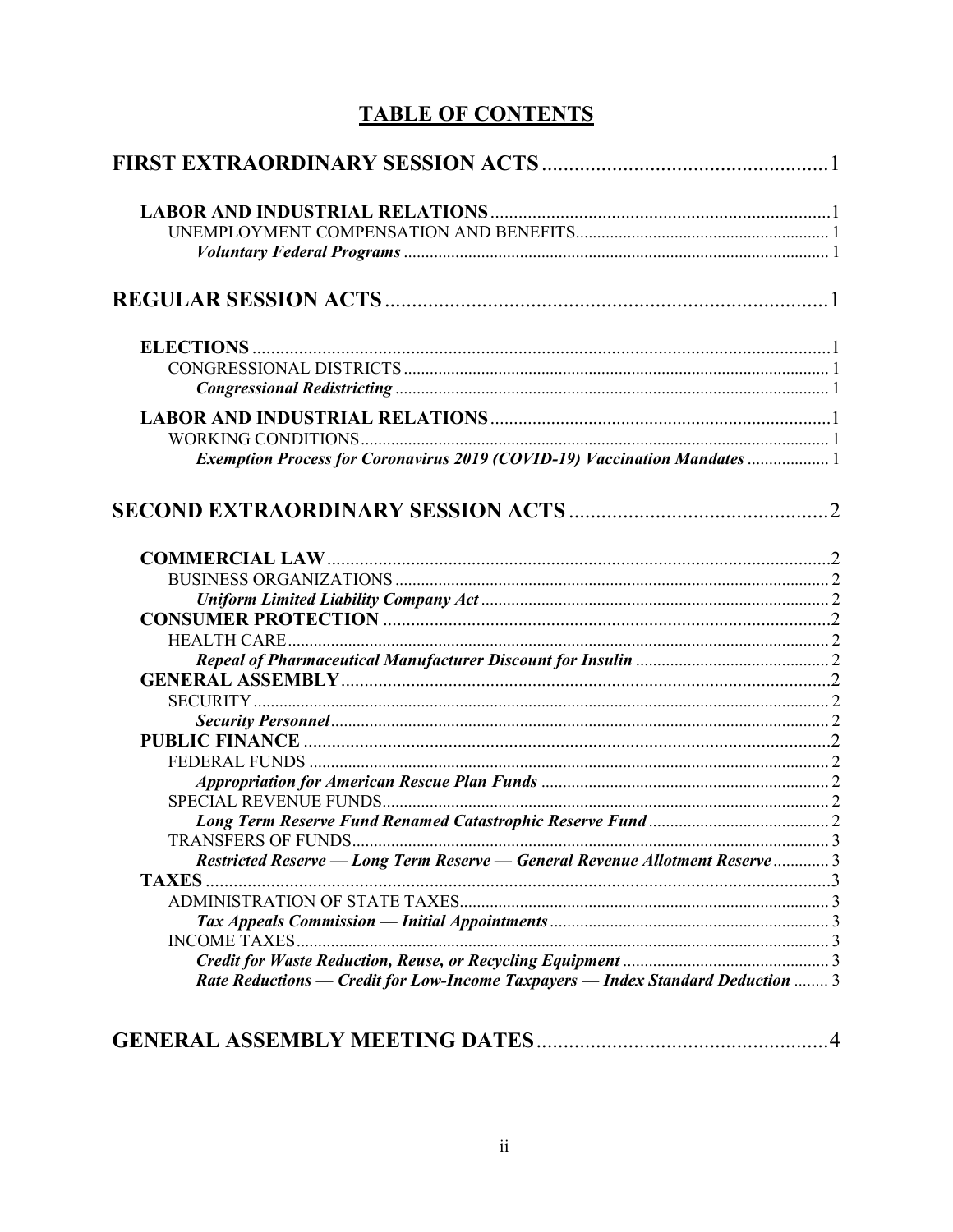### **FIRST EXTRAORDINARY SESSION ACTS**

#### **LABOR AND INDUSTRIAL RELATIONS**

#### UNEMPLOYMENT COMPENSATION AND BENEFITS

#### *Voluntary Federal Programs*

ACT 1 (HB1001) and ACT 2 (SB1) are identical acts that amend the Division of Workforce Services Law to concur with and approve the decision to terminate Arkansas's participation in the Federal Pandemic Unemployment Compensation program, the Pandemic Unemployment Assistance program, the Pandemic Emergency Unemployment Compensation program, the Mixed Earner Unemployment Compensation program, the Emergency Unemployment Relief for Governmental Entities and Nonprofit Organizations program, and the Temporary Full Federal Funding of the First Week of Compensable Regular Unemployment for States with No Waiting Week program. The acts also approve the notice of intent to terminate the Agreement Implementing the Relief for Workers Affected by Coronavirus Act between the United States Department of Labor and the State of Arkansas as of May 19, 2021. The acts clarify the Division of Workforce Services Law concerning the state's participation in federally funded unemployment programs offered on a voluntary or optional basis. The acts are retroactive to May 19, 2021. The acts declare an emergency and are effective on and after August 6, 2021.

### **REGULAR SESSION ACTS**

The effective date for acts of the 93rd General Assembly that were considered by the General Assembly following its extended recess and that do not contain an emergency clause or a specified effective date is January 14, 2022.

#### **ELECTIONS**

#### CONGRESSIONAL DISTRICTS

*Congressional Redistricting*

ACT 1114 (HB1982) and ACT 1116 (SB743) are identical acts that amend the geographic boundaries of the four (4) United States Congressional Districts of Arkansas.

#### **LABOR AND INDUSTRIAL RELATIONS**

#### WORKING CONDITIONS

#### *Exemption Process for Coronavirus 2019 (COVID-19) Vaccination Mandates*

ACT 1113 (HB1977) and ACT 1115 (SB739) are identical acts that require an employer that requires or is mandated to require vaccination or immunization for coronavirus 2019 (COVID-19) or its variants to provide a specific exemption process that includes options for producing a negative antigen test or proof of immunity. The acts also prohibit termination of an employee who complies with the specific exemption process for mandates related to coronavirus 2019 (COVID-19) and require the Department of Finance and Administration to establish rules for the distribution of funds to cover the cost of testing under the acts. The acts expire on July 31, 2023.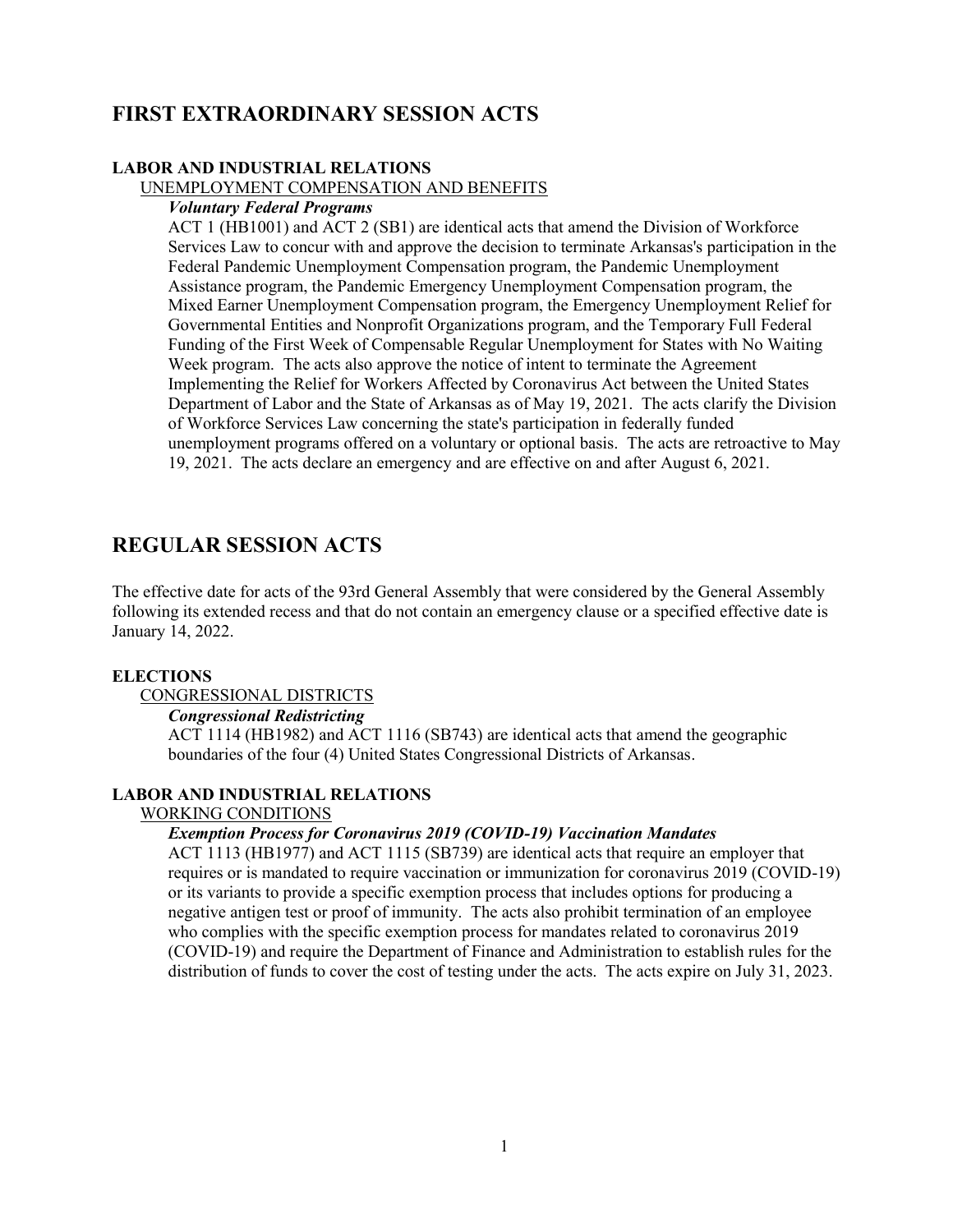### **SECOND EXTRAORDINARY SESSION ACTS**

The effective date for acts of the 93rd General Assembly that were considered by the General Assembly during the Second Extraordinary Session and that do not contain an emergency clause or a specified effective date is March 10, 2022.

#### **COMMERCIAL LAW**

#### BUSINESS ORGANIZATIONS

#### *Uniform Limited Liability Company Act*

ACT 7 (SB4) and ACT 12 (HB1004) are identical acts that clarify the applicability of the Uniform Limited Liability Company Act and related business statutes, including clarifying the applicability of the Uniform Limited Liability Company Act to limited liability companies that provide a professional service. The acts also confirm and retain the limited liability status and limited liability protection of certain limited liability companies and ratify, validate, confirm, approve, and cure certain actions and obligations of limited liability companies and public and private individuals and entities that would have been valid and effective but for the repeal of the Small Business Entity Tax Pass Through Act. The acts declare an emergency and are effective on and after December 9, 2021.

#### **CONSUMER PROTECTION**

#### HEALTH CARE

#### *Repeal of Pharmaceutical Manufacturer Discount for Insulin*

ACT 9 (SB7) and ACT 13 (HB1005) are identical acts that repeal the law concerning pharmaceutical manufacturer discounts for insulin. The acts declare an emergency and are effective on and after December 9, 2021.

#### **GENERAL ASSEMBLY**

#### **SECURITY**

#### *Security Personnel*

ACT 11 (HB1003) provides that the General Assembly may hire and set standards for security personnel who are responsible for the safety of the members of the General Assembly, its staff, and members of the public. The act also provides that security personnel shall have statewide jurisdiction. The act declares an emergency and is effective on and after December 9, 2021.

#### **PUBLIC FINANCE**

#### FEDERAL FUNDS

#### *Appropriation for American Rescue Plan Funds*

ACT 6 (SB3) adds three billion dollars (\$3,000,000,000) in supplemental or additional appropriation to the one billion six hundred million dollars (\$1,600,000,000) appropriated for fiscal year 2022 in Acts 2021, No. 997, § 38, Item 01, for federal funds received from the American Rescue Plan. The appropriation provided for in the acts is for state agencies and institutions of higher education that directly receive American Rescue Plan funds. The act declares an emergency and is effective on and after December 9, 2021.

#### SPECIAL REVENUE FUNDS

#### *Long Term Reserve Fund Renamed Catastrophic Reserve Fund*

ACT 1 (HB1001) and ACT 2 (SB1) are identical acts that amend the name and funding requirements for the Long Term Reserve Fund, which the acts rename as the Catastrophic Reserve Fund. The acts declare an emergency and are effective on and after December 9, 2021.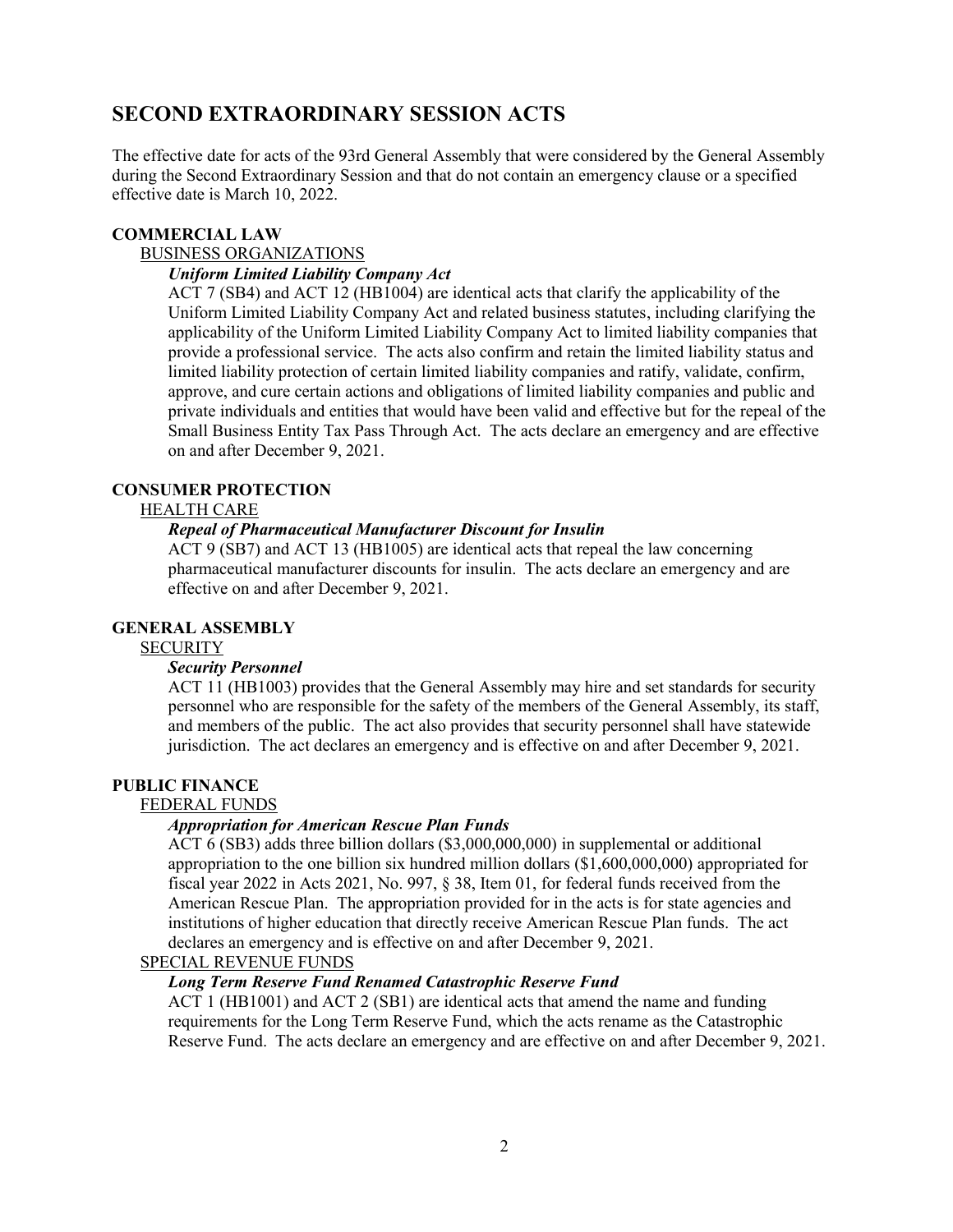#### **PUBLIC FINANCE**

#### TRANSFERS OF FUNDS

#### *Restricted Reserve — Long Term Reserve — General Revenue Allotment Reserve*

ACT 8 (SB5) and ACT 10 (HB1002) are identical acts that provide for a transfer of unexpended balances of general revenues from fiscal year 2021 to the Executive/Legislative 3/5 Vote Set Aside Fund in an amount that, when added to the existing balance, equals fifty million dollars (\$50,000,000), and the acts provide for the transfer of the remaining funds reclaimed or recovered from fiscal 2021 to the Unallocated Restricted Reserve Majority Set-Aside Fund. The acts also amend the law to allow for a one-time transfer of up to fifty million dollars (\$50,000,000) from the Long Term Reserve Fund to the General Revenue Allotment Reserve Fund before March 31, 2022, and the acts authorize the Chief Fiscal Officer of the State to make this transfer from the Long Term Reserve Fund. The acts also authorize the Chief Fiscal Officer of the State to transfer up to fifty million dollars (\$50,000,000) from the General Revenue Allotment Reserve Fund to the Economic Development Incentive Quick Action Closing Fund if he or she determines that an economic development incentive for a qualified manufacturer of steel is needed. The provisions of the acts authorizing the Chief Fiscal Officer to make these transfers from the Long Term Reserve Fund and the General Revenue Allotment Reserve Fund expire on March 31, 2022. The acts declare an emergency and are effective on and after December 9, 2021.

#### **TAXES**

#### ADMINISTRATION OF STATE TAXES

#### *Tax Appeals Commission — Initial Appointments*

ACT 5 (SB2) and ACT 14 (HB1006) are identical acts that amend the law concerning the initial appointments to the Tax Appeals Commission by repealing the separate recommendation process for the initial appointments. The acts declare an emergency and are effective on and after December 9, 2021.

#### INCOME TAXES

#### *Credit for Waste Reduction, Reuse, or Recycling Equipment*

ACT 3 (SB10) and ACT 4 (HB1007) are identical acts that amend the state tax income tax credit for waste reduction, reuse, or recycling equipment by adding and defining a "qualified growth project" to the list of projects that can qualify for the income tax credit. The acts also establish the criteria under which a qualified growth project qualifies for the income tax credit and clarify the distribution of the income tax credits.

#### *Rate Reductions — Credit for Low-Income Taxpayers — Index Standard Deduction*

ACT 1 (HB1001) and ACT 2 (SB1) are identical acts that amend the individual income tax laws to consolidate the low-and middle-income tax tables, amend the brackets for individuals taxpayers, reduce the top rate for individuals to five and five-tenths percent (5.5%) in 2022 and five and three-tenths percent (5.3%) in 2023, indexing the standard deduction to inflation, create a nonrefundable credit for certain low-income taxpayers, and reduce the top rate for corporations to five and seven-tenths percent in 2023. The acts provide that the top individual and corporate rates will be further reduced to four and nine-tenths percent (4.9%) for individuals and five and threetenths percent (5.3%) for corporations by 2025 if certain conditions are met. The acts also amend the income tax rate for the pass-through entity tax to align with the top individual income tax rate and clarify the income tax exemption for funds received under the Coronavirus Food Assistance Program. With the exception of the provision concerning the Coronavirus Food Assistance Program, these provisions are effective for tax years beginning on and after January 1, 2022. The acts declare an emergency and are effective on and after December 9, 2021.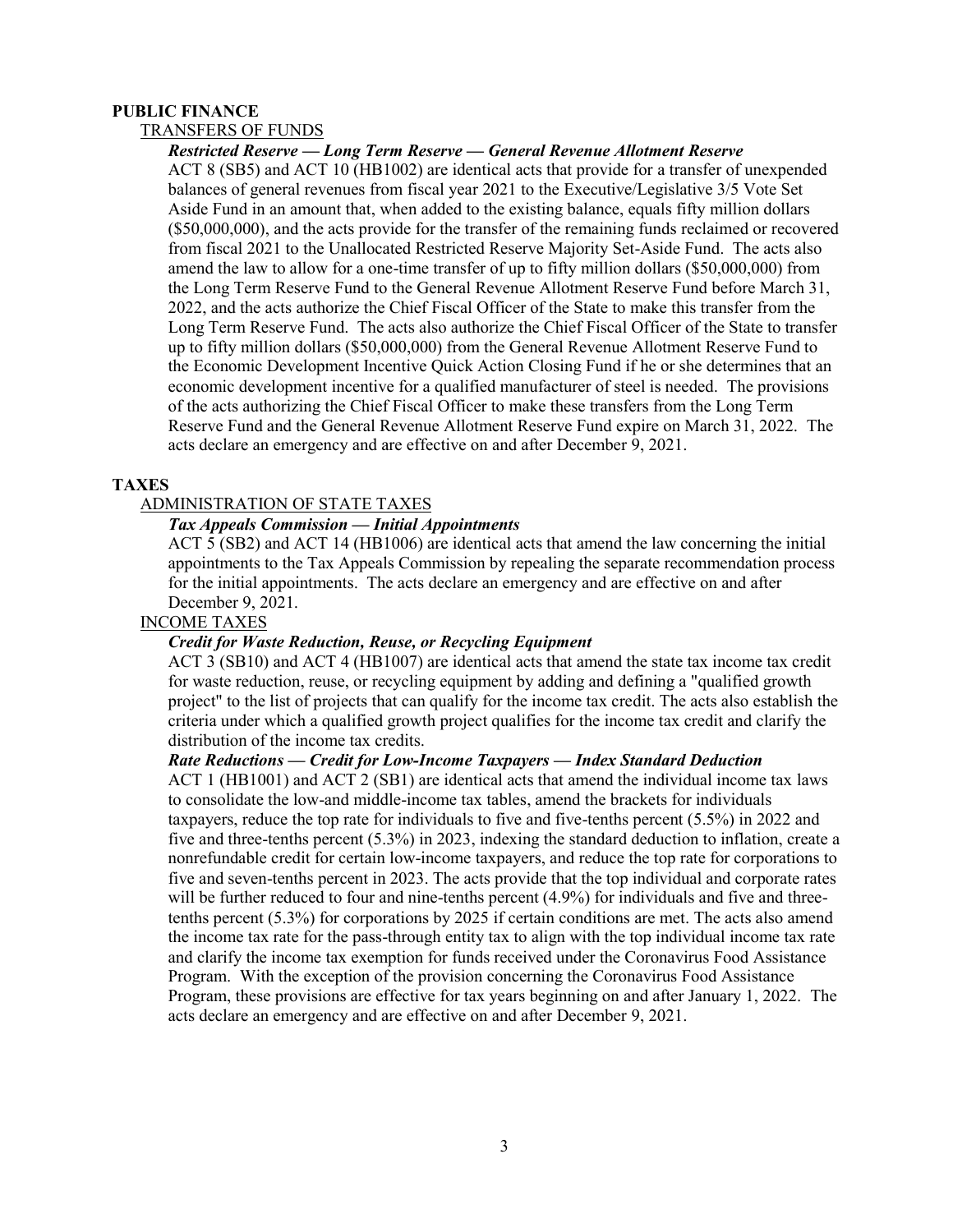### GENERAL ASSEMBLY MEETING DATES AND EFFECTIVE DATES SINCE 1969

| General<br><b>Assembly</b>    | Year | Dates in Session                              | Effective date<br>without emergency<br>clause/AG Opin. No. |
|-------------------------------|------|-----------------------------------------------|------------------------------------------------------------|
|                               |      |                                               |                                                            |
| 67 <sup>th</sup>              | 1969 | January $13 - May 8$                          | $8/7/69*$                                                  |
| $67^{\text{th}} - \text{FES}$ | 1970 | March 2 – March 7                             | $6/6/70*$                                                  |
| 68 <sup>th</sup>              | 1971 | January 11 - April 19                         | $7/19/71*$                                                 |
| $68^{\text{th}} - \text{FES}$ | 1972 | February 7 – February 16                      | $5/17/72*$                                                 |
| 69 <sup>th</sup>              | 1973 | January 8 - January 14, 1974 7/24/73: #73-120 |                                                            |
| $69^{\text{th}} - \text{FES}$ | 1974 | June $24 -$ August 1                          | $10/31/74*$                                                |
| 70 <sup>th</sup>              | 1975 | January 13 - April 9                          | $7/9/75**$                                                 |
| $70th - Exten$                | 1976 | January 12 - January 28                       | $4/28/76$ : #76-50                                         |
| $70^{th} - FES$               | 1976 | September $8 -$ September 10                  | <b>NA</b>                                                  |
| 71 <sup>st</sup>              | 1977 | January $10 -$ August 14                      | $7/6/77:$ #77-57                                           |
| $71^{st} - FES$               | 1977 | August $2 -$ August 5                         | $11/4/77**$                                                |
| 72 <sup>nd</sup>              | 1979 | January $8 -$ April 20                        | 7/20/79: #79-88                                            |
| 72 <sup>nd</sup> – EXT.       | 1980 | January 7 - January 17                        | (No legislation passed)                                    |
| $72nd - FES$                  | 1980 | January 17 - January 24                       | 4/24/80: #80-42                                            |
| $72nd - SES$                  | 1980 | April 15 - April 18                           | <b>NA</b>                                                  |
| 73 <sup>rd</sup>              | 1981 | January 12 – March 18                         | $6/17/81$ : #81-76                                         |
| $73^{\text{rd}} - \text{FES}$ | 1981 | November $16 -$ November 25 2/24/82**         |                                                            |
| 74 <sup>th</sup>              | 1983 | January 10 - April 4                          | $7/4/83$ : #83-74                                          |
| $74^{\text{th}} - FES$        | 1983 | October 4 – November 10                       | 2/9/84: #83-228                                            |
| 75 <sup>th</sup>              | 1985 | January 14 – March 29                         | $6/28/85$ : #85-108                                        |
| $75th - FES$                  | 1985 | June $17 -$ June $21$                         | $9/20/85**$                                                |
| $75th - SES$                  | 1986 | April 28 - May 1                              | 7/31/86: #86-337                                           |
| 76 <sup>th</sup>              | 1987 | January $12 -$ April 20                       | $7/20/87$ : #87-156                                        |
| $76^{\text{th}} - \text{FES}$ | 1987 | June $2 -$ June 5                             | $9/4/87**$                                                 |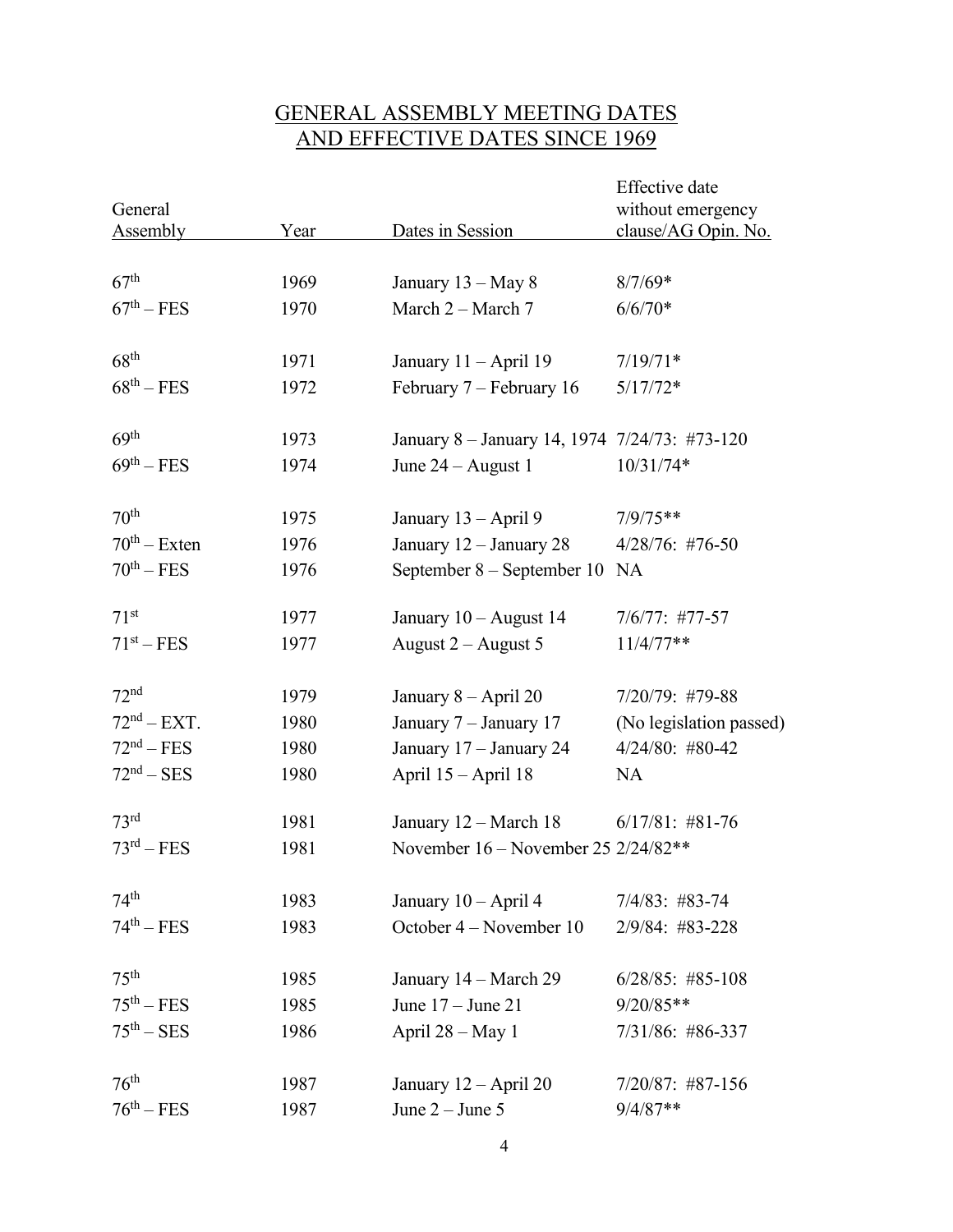| General                       |      |                                             | Effective date<br>without emergency |
|-------------------------------|------|---------------------------------------------|-------------------------------------|
| Assembly                      | Year | Dates in Session                            | clause/AG Opin. No.                 |
| $76^{\text{th}} - \text{SES}$ | 1987 | October $6 -$ October 9                     |                                     |
|                               |      |                                             | $1/8/88**$                          |
| $76^{\text{th}} - \text{TES}$ | 1988 | January 26 – February 5                     | $5/6/88**$                          |
| $76^{th} - 4^{th}$ ES         | 1988 | July $11 -$ July $14$                       | 10/13/88**                          |
| 77 <sup>th</sup>              | 1989 | January 9 – April 3                         | 7/3/89: #89-078                     |
| $77th - FES$                  | 1989 | June $20 -$ June $23$                       | 9/22/89**                           |
| $77^{\text{th}} - \text{SES}$ | 1989 | July 25 - July 27                           | 10/26/89**                          |
| $77^{\text{th}} - \text{TES}$ | 1989 | October 23 – November 3                     | $2/2/90**$                          |
| 78 <sup>th</sup>              | 1991 | January 14 – April 15                       | $7/15/91:$ #91-119                  |
| $78^{\text{th}} - \text{FES}$ | 1992 | February 24 – March 4                       | $6/3/92$ : #92-114A                 |
|                               |      |                                             | & #93-025A                          |
| $78^{th} - SES$               | 1992 | December 14 – December 18 3/19/93: #93-025A |                                     |
| 79 <sup>th</sup>              | 1993 | January $11 - May 14$                       | 8/13/93: #93-149A                   |
| $79th - FES$                  | 1994 | February 28 - March 2                       | $6/1/94$ : #94-076                  |
| $79th - SES$                  | 1994 | August 15 - August 24                       | 11/23/94: #94-273                   |
| 80 <sup>th</sup>              | 1995 | January $9 -$ April 28                      | 7/28/95: #95-119                    |
| $80^{th} - FES$               | 1995 | October 17 – October 20                     | $1/19/96*$                          |
| 81 <sup>st</sup>              | 1997 | January 13 – May 2                          | $8/1/97$ : #97-144                  |
| 82 <sup>nd</sup>              | 1999 | January $11 -$ April 30                     | 7/30/99: #99-120                    |
| $82nd - FES$                  | 2000 | April 3 - April 7                           | NA                                  |
| $82nd - SES$                  | 2000 | December 13 – December 15 NA                |                                     |
| 83 <sup>rd</sup>              | 2001 | January $8 - May 14$                        | $8/13/01$ : #2001-138               |
| $83rd - FES$                  | 2002 | June $10 -$ June $12$                       | <b>NA</b>                           |
| 84 <sup>th</sup>              | 2003 | January $13 - April 16$                     | $7/16/03$ : #2003-119               |
| $84th - FES$                  | 2003 | May $5 -$ May 9                             | <b>NA</b>                           |
| $84^{\text{th}} - \text{SES}$ | 2003 | Dec. $8, 2003 - \text{June } 9, 2004$       | $6/3/04$ : #2004-186                |
| 85 <sup>th</sup>              | 2005 | January $10 - May 13$                       | $8/12/05$ : #2005-110               |
| $85th - FES$                  | 2006 | April 3 – April 21                          | 7/21/06: #2006-080                  |